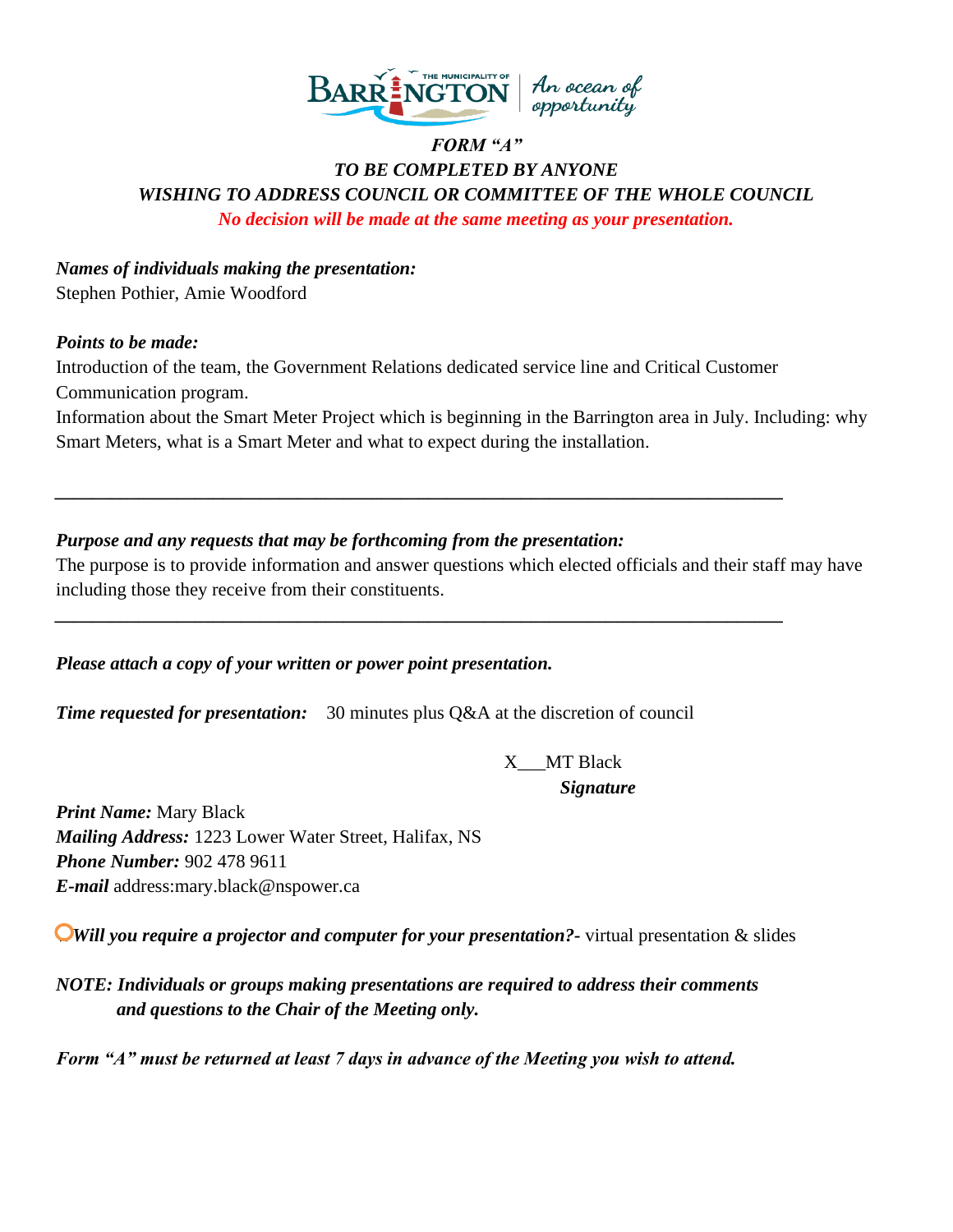## MUNICIPALITY OF BARRINGTON

### **GOVERNMENT RELATIONS, SMART METERS**

JULY 27, 2020

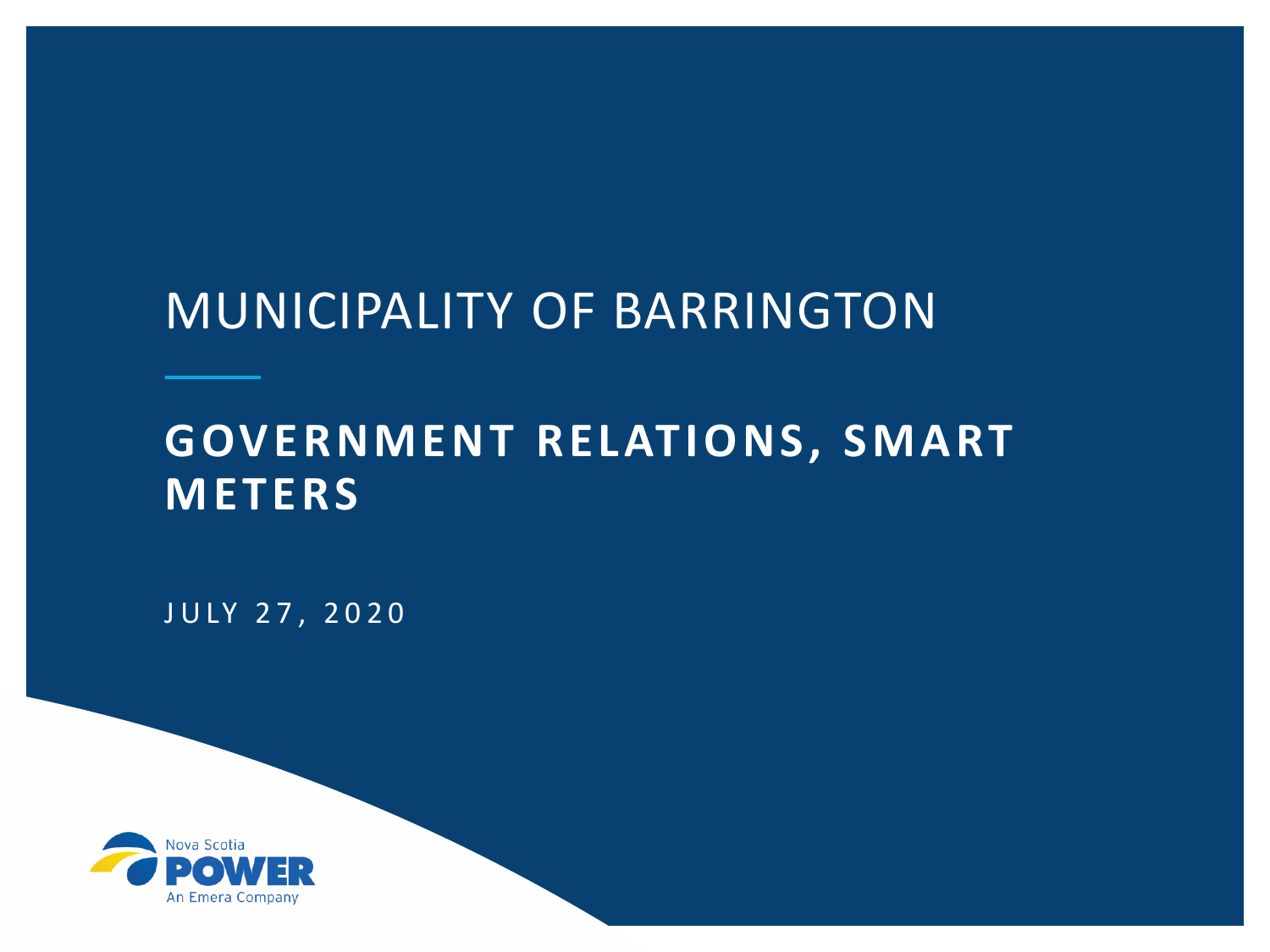# GOVERNMENT RELATIONS

The Nova Scotia Power Government Relations Team provides elected officials a dedicated contact to support you serving your constituents



### **COMMUNICATION & KEY MESSAGES**

- Projects & initiatives
- Weather events and power outages
- Updates in service delivery



### **[GOV@NSPOWER.CA](mailto:GOV@NSPOWER.CA) / 902-428-6352**

- General inquiries & requests Tree trimming
- Field work updates • Payment arrangements



For general service requests call our Customer Care Centre at 1-800-428-6230 and for 24/7 Outage Emergencies 1-877-428-6004

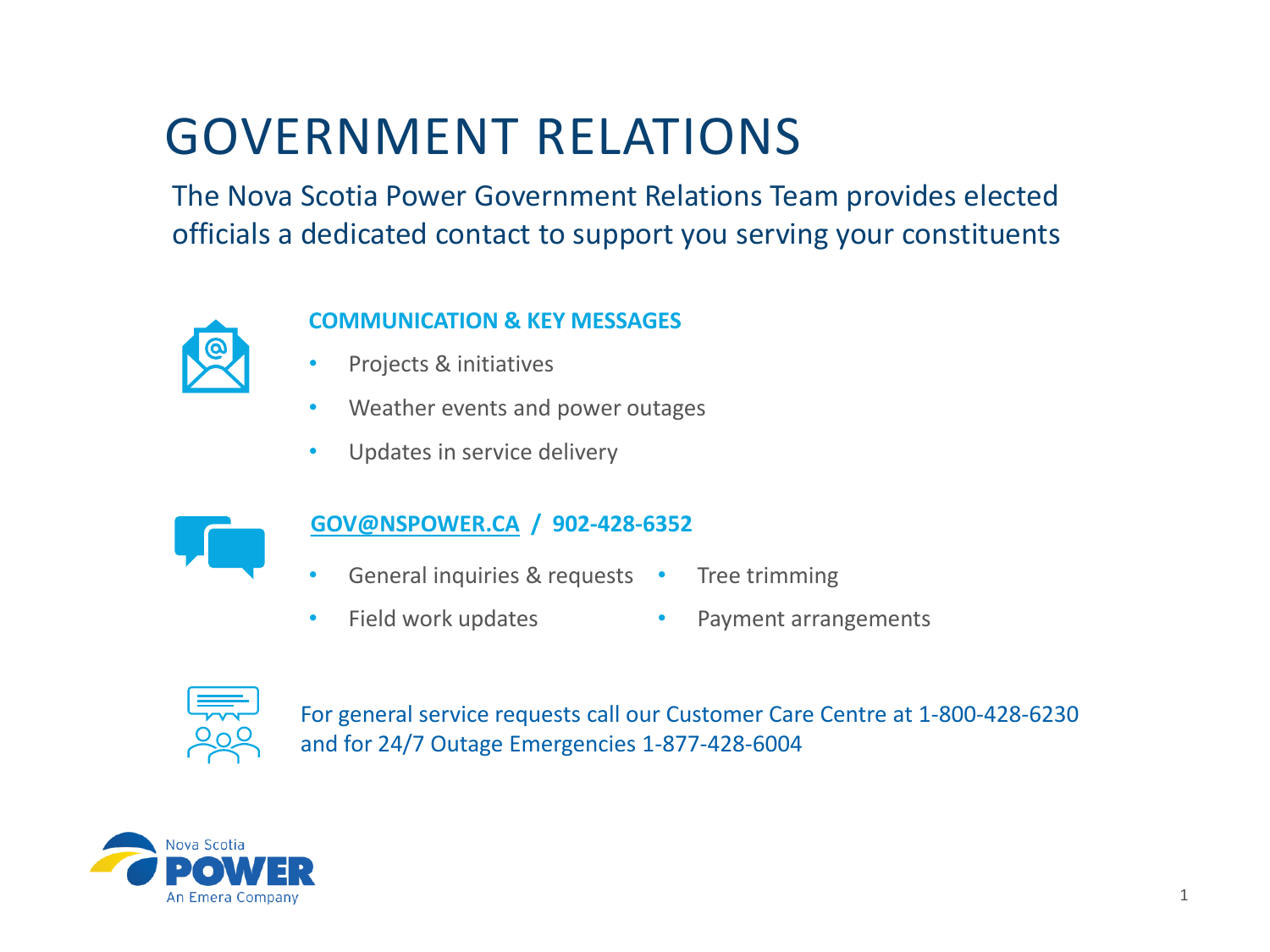# SMART METERS: CONTEXT MATTERS

Customers want:

- Stable rates
- Reliability
- Clean energy

*Smart meters are key to achieving these objectives: helping to modernize Nova Scotia's power grid* 



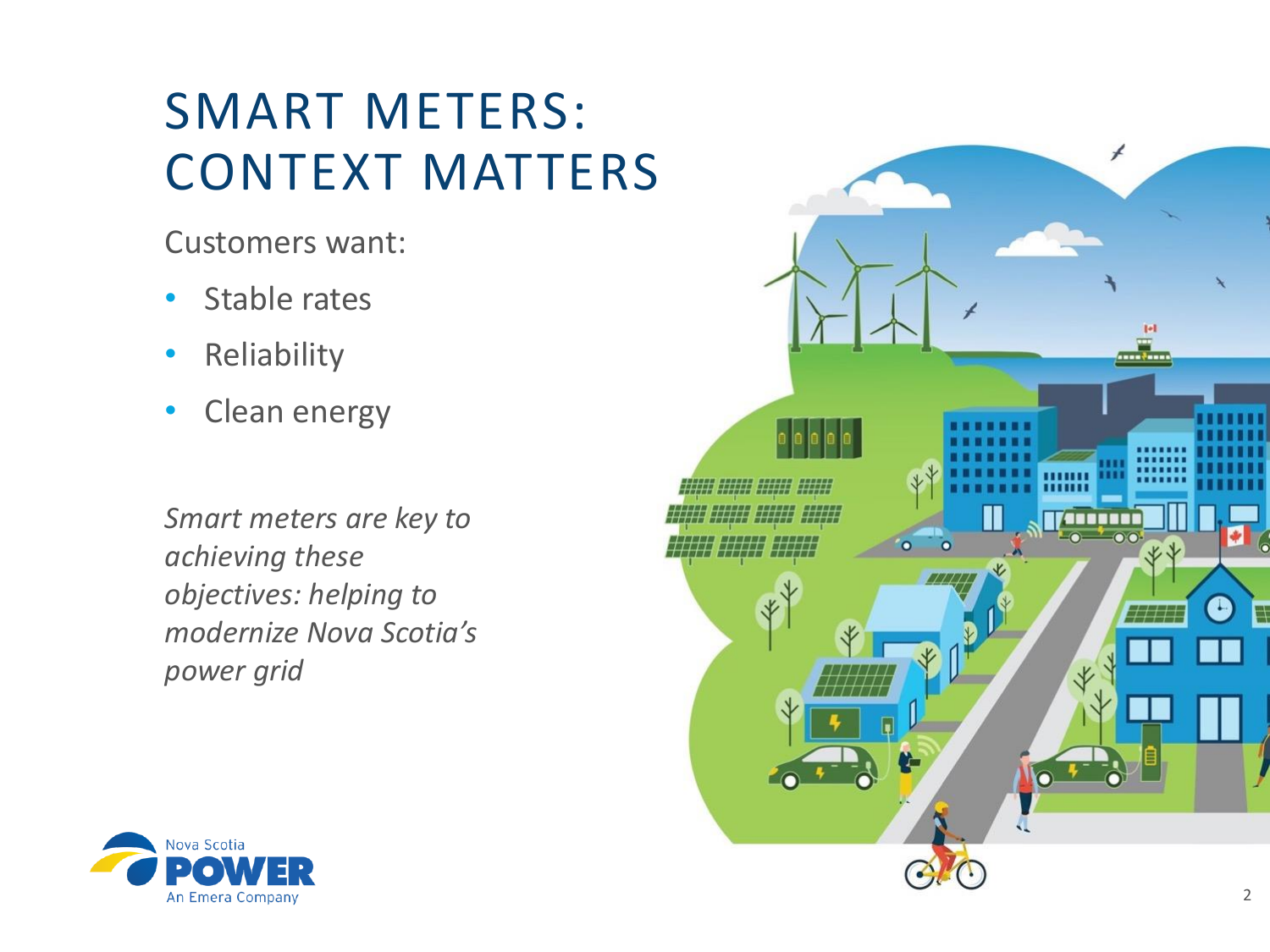# WHAT IS A SMART METER?

- Smart meters incorporate sophisticated technology that communicates electricity usage via a safe, secure connection to Nova Scotia Power
- More than 70% of Canadian homes and businesses already have smart meters



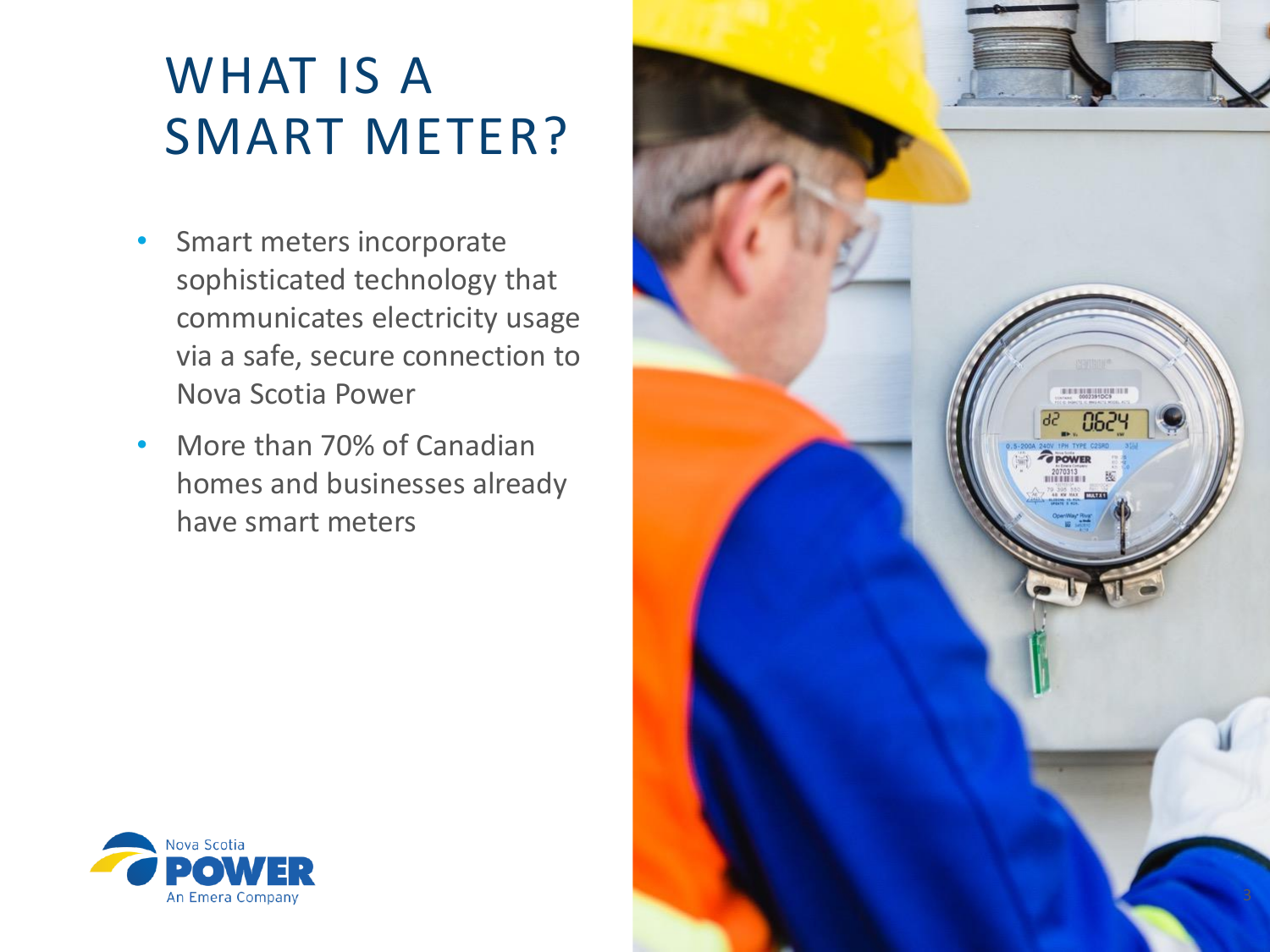## THE SMART METER NETWORK

Smart meters record your energy usage data.

You will have access to daily information on your energy usage, helping you make more informed decisions and manage your electricity costs.



Your energy usage is sent over a secure wireless network.

Energy usage is used to generate bills.

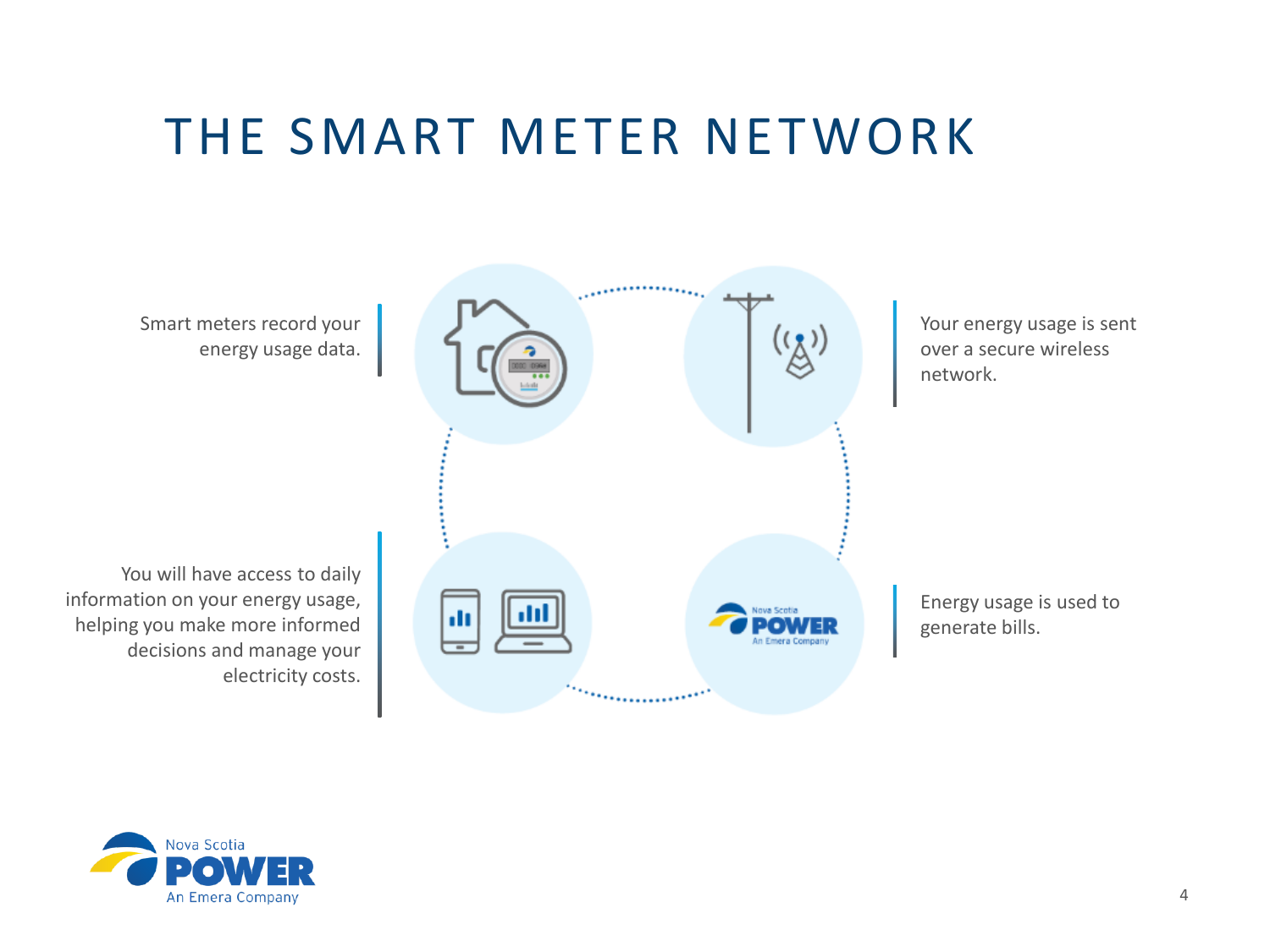# BENEFITS: SMART METER TECHNOLOGY

### **IN 2021, CUSTOMERS WILL BEGIN ENJOYING THE FOLLOWING BENEFITS:**



#### **INFORMATION IS POWER**

Access to daily information on energy usage and notifications, help you make more informed decisions and manage electricity costs.



**ENHANCED SERVICE** Connecting or disconnecting electricity will be easier and faster with no on-site appointment required.



#### **QUICKER RESPONSE**

Smart meters will notify us when your power goes out, helping us respond more quickly.

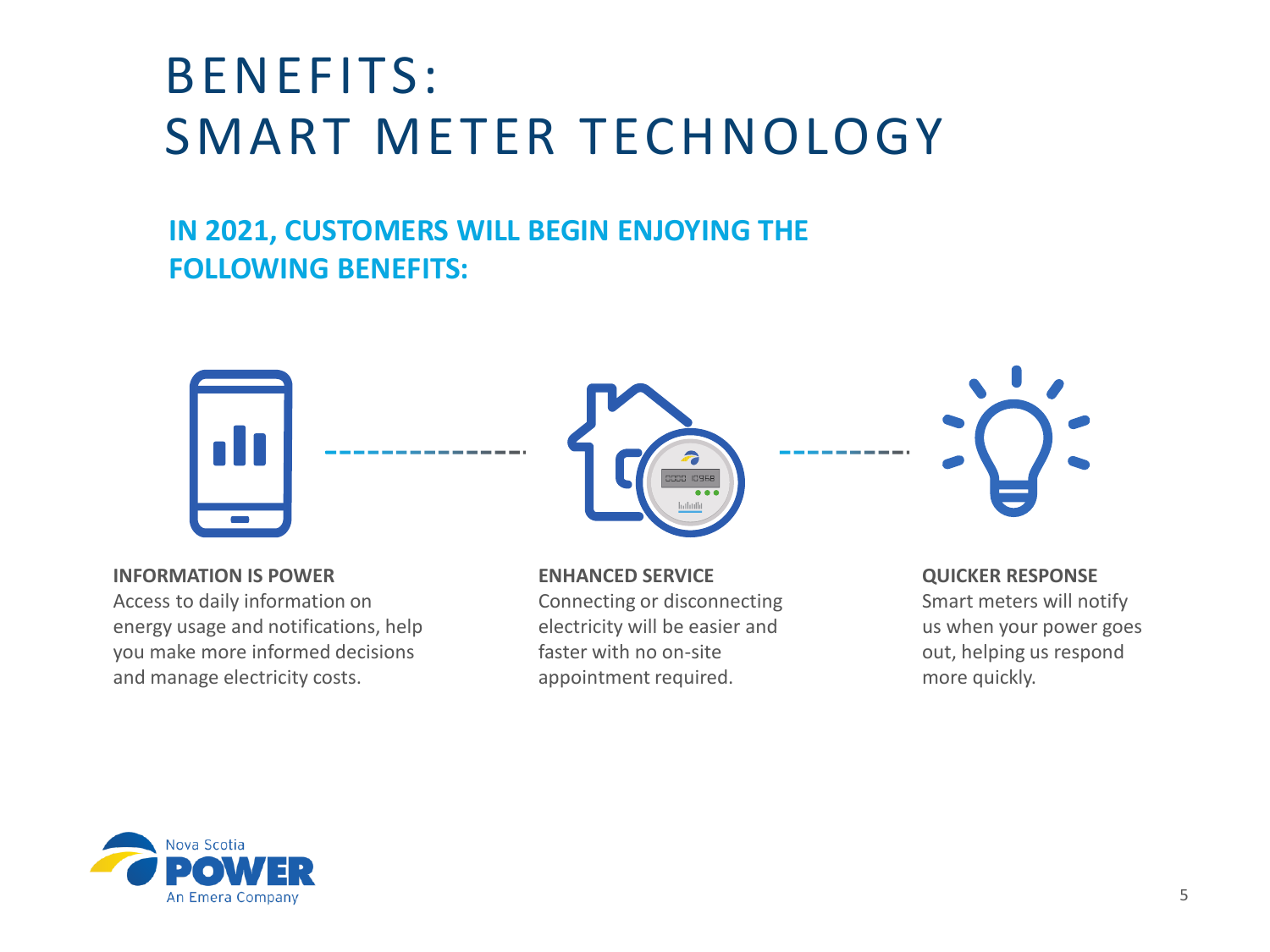# SAFETY FIRST

Nothing is more important than the health and safety of our customers, employees, contractors and the communities in which we operate:

- o We suspended smart meter upgrades due to emerging pandemic conditions and restrictions – this pause gave us time to review and refine safety protocols
- o Our technicians understand the protocols they must follow to keep themselves, and our customers, safe
- o We have the PPE and the training in place to complete the upgrades safely
	- More than 124,000 meters safely upgraded (approximately 25%)
	- Work in the sector that includes Barrington scheduled to begin today



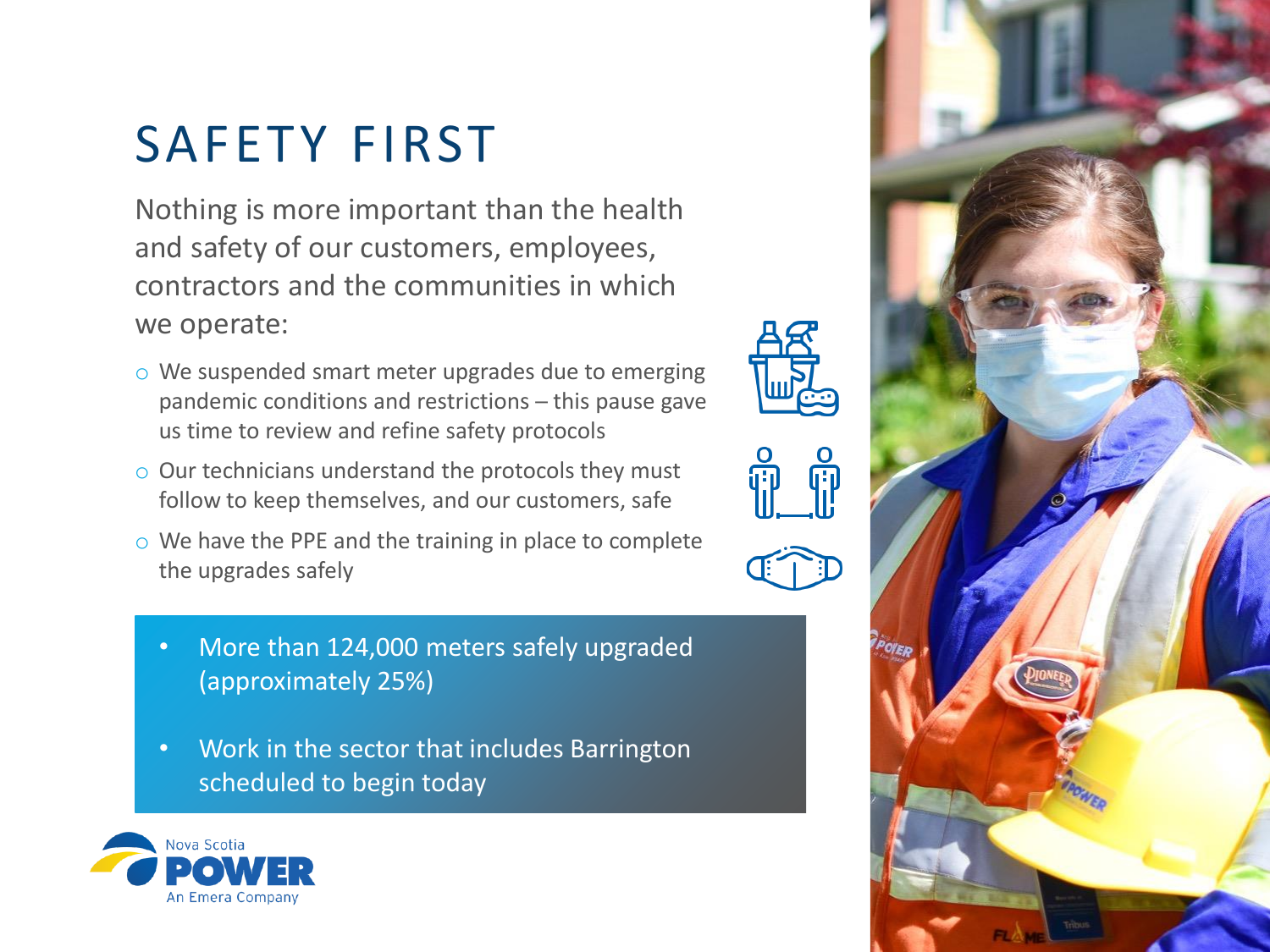# THE FACTS



Smart meters are safe, accurate, secure, and highly regulated:

- Health Canada
- Safety Code 6
- Measurement Canada
- Underwriters Laboratories



Smart meters enable faster, more effective service; help keep rates stable





There is no charge The data is encrypted Grid modernization = lower rates & cleaner environment

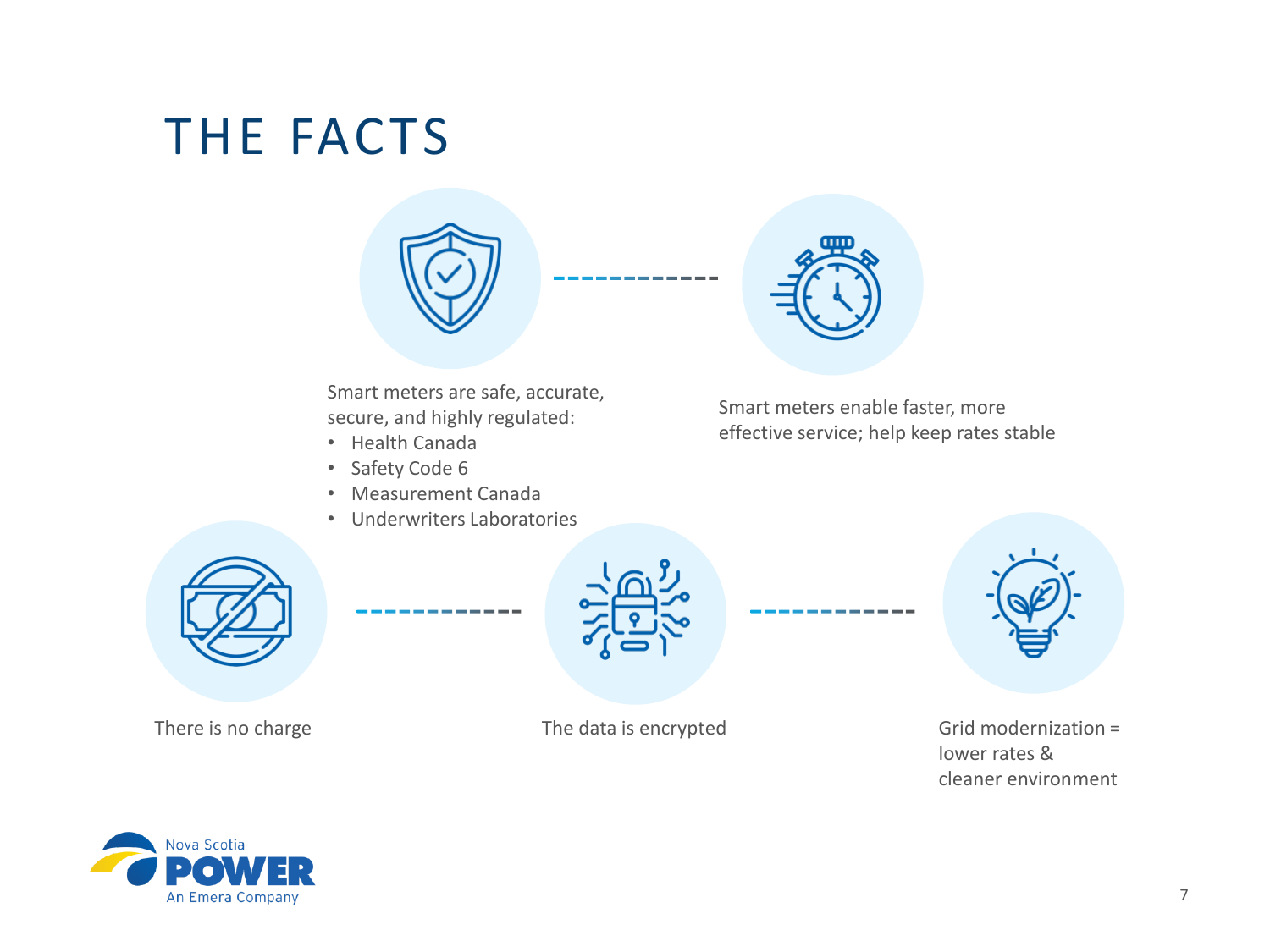# COMMUNICATIONS

- Customers notified in advance
	- o mail, bill inserts, automated telephone calls, website
	- o news releases, community outreach
	- o day of the upgrade, technician will explain how the work will be performed
- The upgrade is quick and easy; 15 minutes to complete
- Opt out option is available (1.49% of customers have confirmed choice to retain non-standard service)
	- o No benefits
	- o Estimated fee, set by UARB, to cover cost of retaining non-standard service

Ensure customers have the information they need to make informed decisions about smart meters and understand the benefits this technology will provide